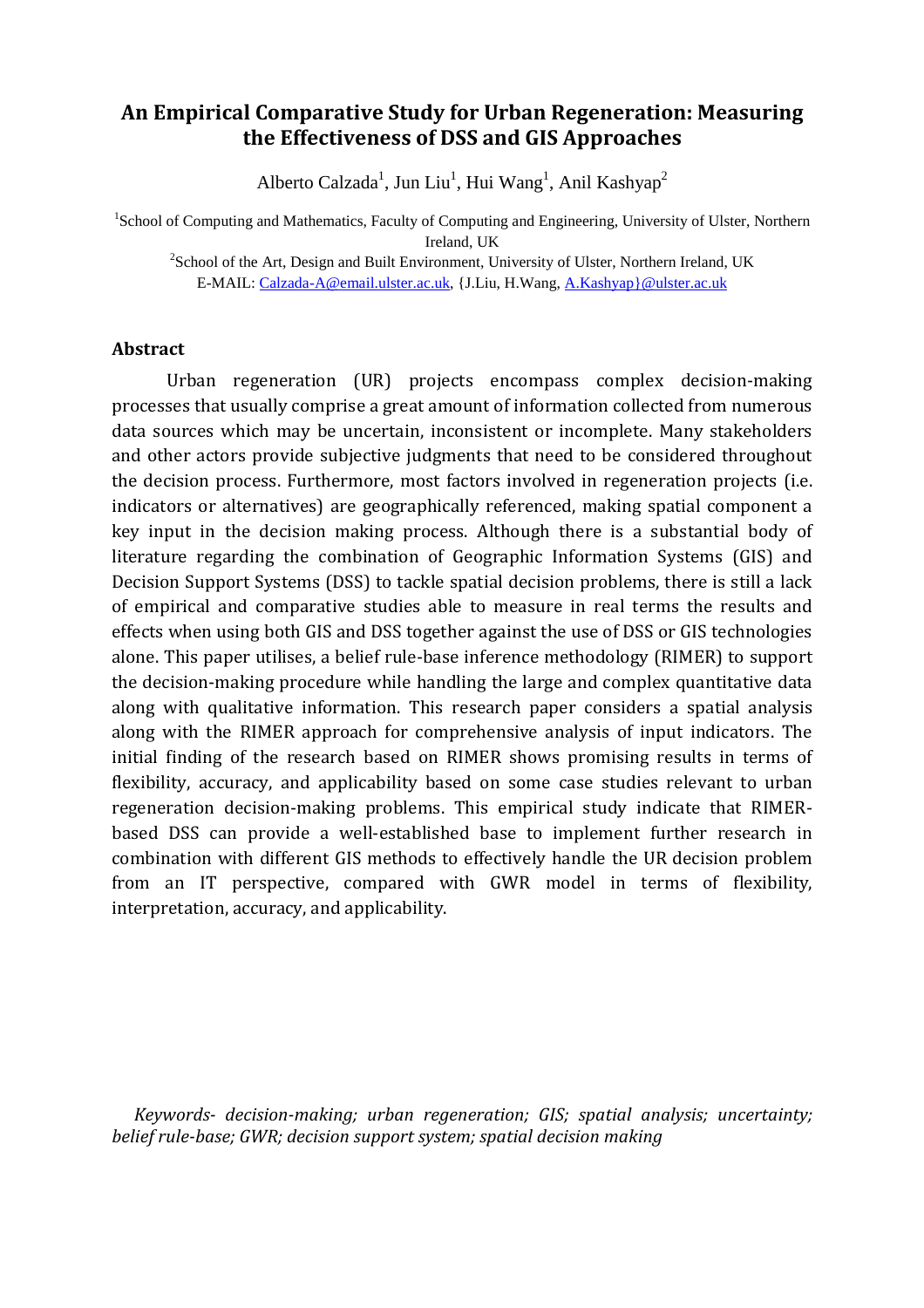## **1. Urban Regeneration and Deprivation Measures**

Urban Regeneration (UR – also called urban renewal) is a crucial process carried out nowadays in cities worldwide to mitigate many socioeconomic and environmental issues affecting them. It is considered as a crucial process to (i) canalize and plan the effects of urban sprawl that is affecting cities worldwide, (ii) prevent uncontrolled spread of outskirts through green areas, (iii) improve the living conditions in neighbourhoods already deprived and (iv) recover brownfields back to beneficial use, among others (Yusuf et al., 2010; Winston, 2010; Juan et al., 2010). In this regard, the United Kingdom government is publicly dedicated to foster the UR practice to reduce these negative factors (UK Parliament, 2011; Waters et al., 2007; Hemphill et al, 2004). Consequently, the Belfast City Council includes UR as one of the pillars to boost sustainable development and improve the quality-of-life of its citizens (BCC, 2009).

In order to implement the policies established for UR and justify the master-plans designed to regenerate certain areas, a number of authorities through the UK have developed high-level indicators. The aim of these indicators is to measure and rank deprived areas within each circumscription. In the case of Northern Ireland, the Statistics and Research Agency (NISRA) has recently surveyed 582 electoral wards integrated throughout the territory. The data retrieved was organised as indicators containing general statistic figures. These indicators were then compiled in order to obtain a single Multiple Deprivation Measure (MDM) (NISRA, 2010)

These high-level indicators (like MDM) provide a general picture of the studied area. They represent useful information that is commonly used by authorities and policymakers for decision support. However, keeping updated this general information is a complex procedure, since high-level indicators are a compilation of numerous single measurements that may vary continually and might be inaccurate or incomplete because data may be no longer available (NISRA, 2010).

This research provides a comparison between two different computing approaches to estimate MDMs for UR. While the GWR method (GIS perspective) (Fotheringham et al, 1998) will be able to take advantage of the spatial relationships between data and exploit the non-stationary nature of spatial information, the RIMER+ method (DSS point of view) will focus on structuring the problem, assuming the heterogeneity, nonlinearity, incompleteness and uncertainty nature of the information related to urban environment because of its complex and dynamic nature. To demonstrate so, this report presents an empirical study performed using real data to support regeneration alternatives based on deprivation measures of the Greater Belfast Region (GBA). Moreover, an initial attempt to combine the benefits of both fields of study into a single technology will be provided. This will be done by including spatial information from the GBA dataset within the RIMER+ decision process. This initial approach will throw key hints about how a complete an entire GIS-based decision model in further steps.

The results retrieved from these case studies will also help decision and policy makers in considering the key points of both approaches as an integral part of the decision process. The rest of this paper is organized as follows: Section 2 briefly presents the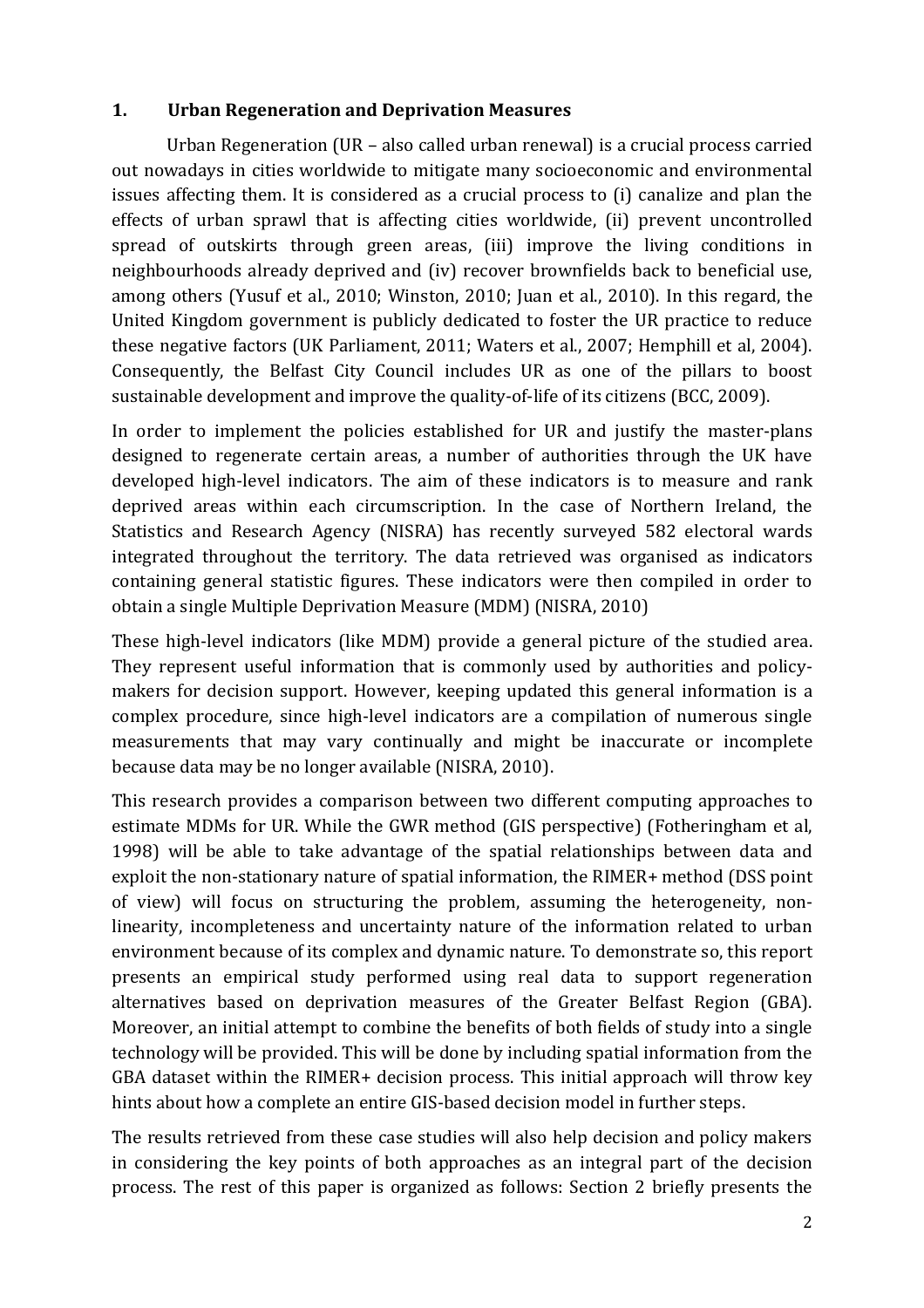GWR and RIMER+ methods and describes how regeneration initiatives can be approached from both perspectives; Section 3 presents two comparative case studies performed using the GWR technique and the RIMER+ method and discusses the performance of both systems in real UR scenarios. Finally, the conclusions retrieved from this research are summarized in Section 4.

### **2. Approaching Urban Regeneration from two Different Perspectives**

This section briefly describes the selected DSS and GIS technologies (RIMER+ and GWR) to illustrate their potential applications in the field of decision-making for urban planning. Even if both RIMER+ and GWR have completely different basis, their benefits, drawbacks and results can be compared in terms of applicability, flexibility, interpretation and accuracy.

## **2.1. DSS Perspective: RIMER+ Approach for Urban Regeneration**

The methodology referred to as a belief Rule-base Inference Methodology using the Evidential Reasoning approach – RIMER (Yang et al, 2006) has been designed in recognition of the need to handle uncertainty and heterogeneous information in human decision making. RIMER is a rule-based decision approach, whose rules are designed with belief degrees embedded in the entire consequent terms, forming belief rule-bases (BRBs). They are used to capture nonlinear causal relationships as well as uncertainty. The inference of the rule-based system is implemented using the evidential reasoning (ER) approach.

RIMER results have proved to be highly competitive solving decision problems applied to different areas, such as safety and risk analysis (Liu et al, 2004), oil pipe leak detection (Xu et al, 2007) and some other applications in engineering systems (Liu et al, 2008).

Recently, the BRB model has been extended to facilitate the more general application cases and more flexible and simple rule-base generation scheme. The belief rules were extended by embedding belief degrees in each antecedent term (Liu et al, 2012). Take for example the following extended belief rule:

```
 (1) 
IF "Crime" is {(High, 0.7), (Low, 0.3)} AND "Education" is {(Satisfactory, 0.5), 
         (Poor, 0.2)} THEN "Deprivation" is {(High, 0.6), (Low, 0.4)}
```
In (1), the "Education" antecedent has a belief degree of 50% for the "Satisfactory" term and 20% for the "Poor" one, leaving undefined the remaining 30%. Therefore, the missing 30% represents the incompleteness degree of the antecedent. The decision model which integrates these new extended BRBs with the evidential reasoning inference scheme has been named as RIMER+ (Liu et al, 2012).

To meet the aim of this particular research, the extended BRBs of RIMER+ can be used to integrate in the decision process some key elements of the UR problem: (i) nonlinear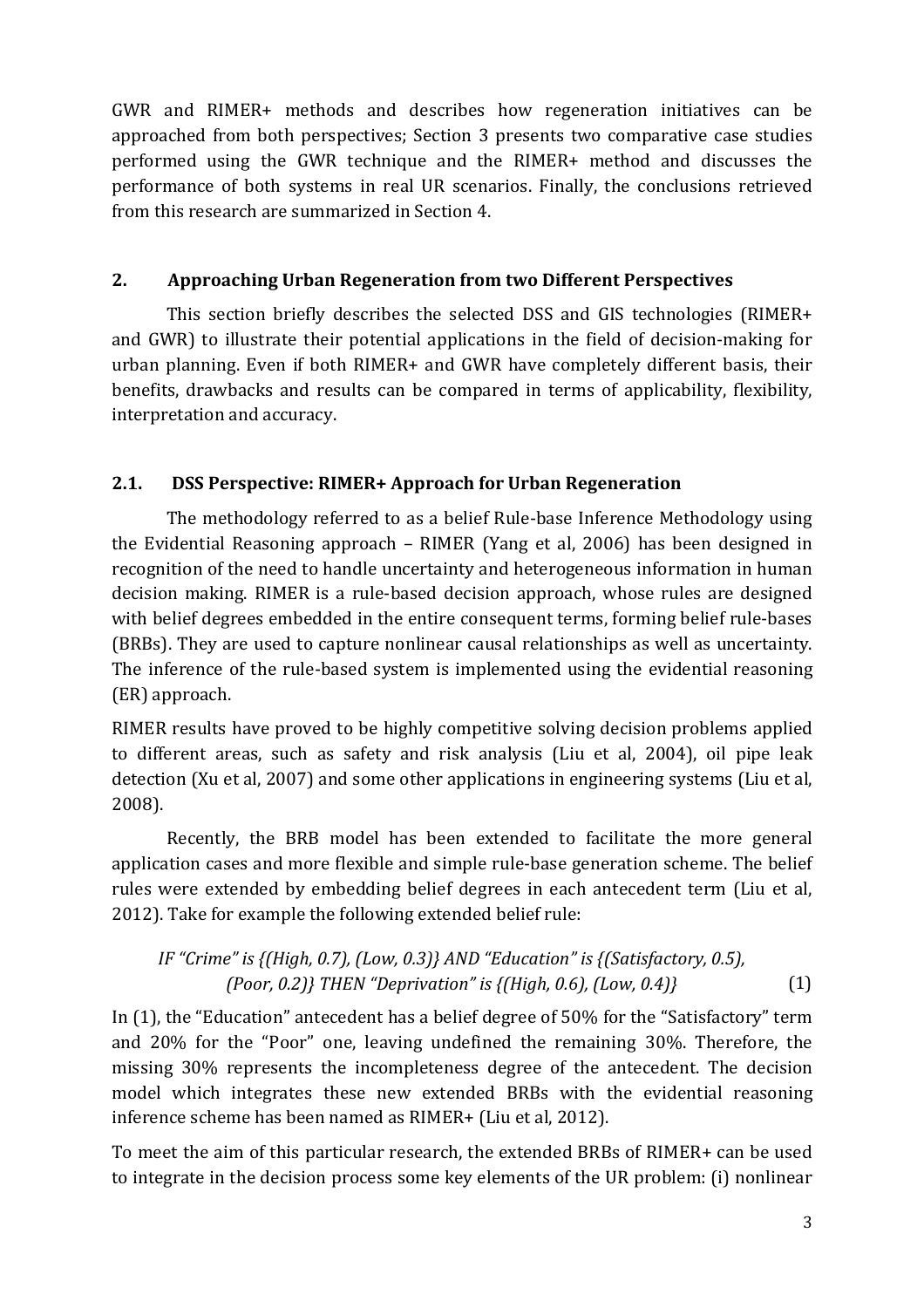relationships between indicators (with IF-THEN rules; between its antecedents and the consequent), (ii) data heterogeneity (able to assume both quantitative and qualitative data parsing it as belief distribution), (iii) uncertainty related to multiple aspects of the urban environment (with beliefs), (iv) incompleteness in information (partially known beliefs in antecedents and/or consequents), (v) vagueness in stakeholders' opinions and policies (with linguistic terms). They also provide a flexible way to incorporate hybrid input information (both quantitative and qualitative) as well as an efficient rule generation scheme.

Both RIMER and RIMER+ models allow the user to organize indicators in hierarchical structures. This characteristic is particularly important when dealing with semistructured decision problems that comprise large amounts of information, like deprivation measures for UR (NISRA, 2010). Organizing indicators in hierarchies will also allow users to obtain partial results in each branch of the hierarchy. In this work, it will make possible to analyse deprivation indices for various sides of the problem, like crime, health or education deprivation measurements.

Moreover, in both models the inputs and outputs are represented as belief distributions, so they share most of the positive features of the extended BRBs. This feature allows the software tool which implements RIMER+ (Calzada et al, 2011) to retrieve easy-to-grasp inputs and outputs, with the values represented as belief degrees along with the uncertainty and incompleteness associated with them.

Finally, it is important to mention that the ER inference algorithm and the representation of information as BRBs allow the decision model to learn from any existing data source to retrieve reliable outputs. The case studies presented in Section 3 demonstrate how these powerful characteristics of RIMER+, along with the other features described in this Section; can help in approaching a complex decision problem like the MDM for UR.

## **2.2. GIS Perspective: GWR for Urban Regeneration**

A completely different approach from that of the RIMER+ perspective is given by the GWR technique. Unlike RIMER+, the GWR technique is a GIS-based regression model whose principal idea is that a dependent variable can be estimated at any position in the study area given a set of independent variables, measured at known locations. GWR builds a regression equation for each sample data and then uses the spatial locations to estimate parameters at any location. In this context, the typical equation built by GWR in each sample data location (represented by a 2-dimensional vector *u*) would be:

$$
y_i(\mathbf{u}) = \beta_{0i}(\mathbf{u}) + \beta_{1i}(\mathbf{u})x_{1i} + \beta_{2i}(\mathbf{u})x_{2i} + \dots + \beta_{mi}(\mathbf{u})x_{mi}
$$
(2)

Where *yi* is the prediction of the dependent variable in the *i th* sample of a set of *n* sample data, based on a model of *m* independent variables. The *β* values are the regression parameters built by GWR (with *β<sup>0</sup>* representing the intercept value) and the *x* values are the sample data measured at the *u* location.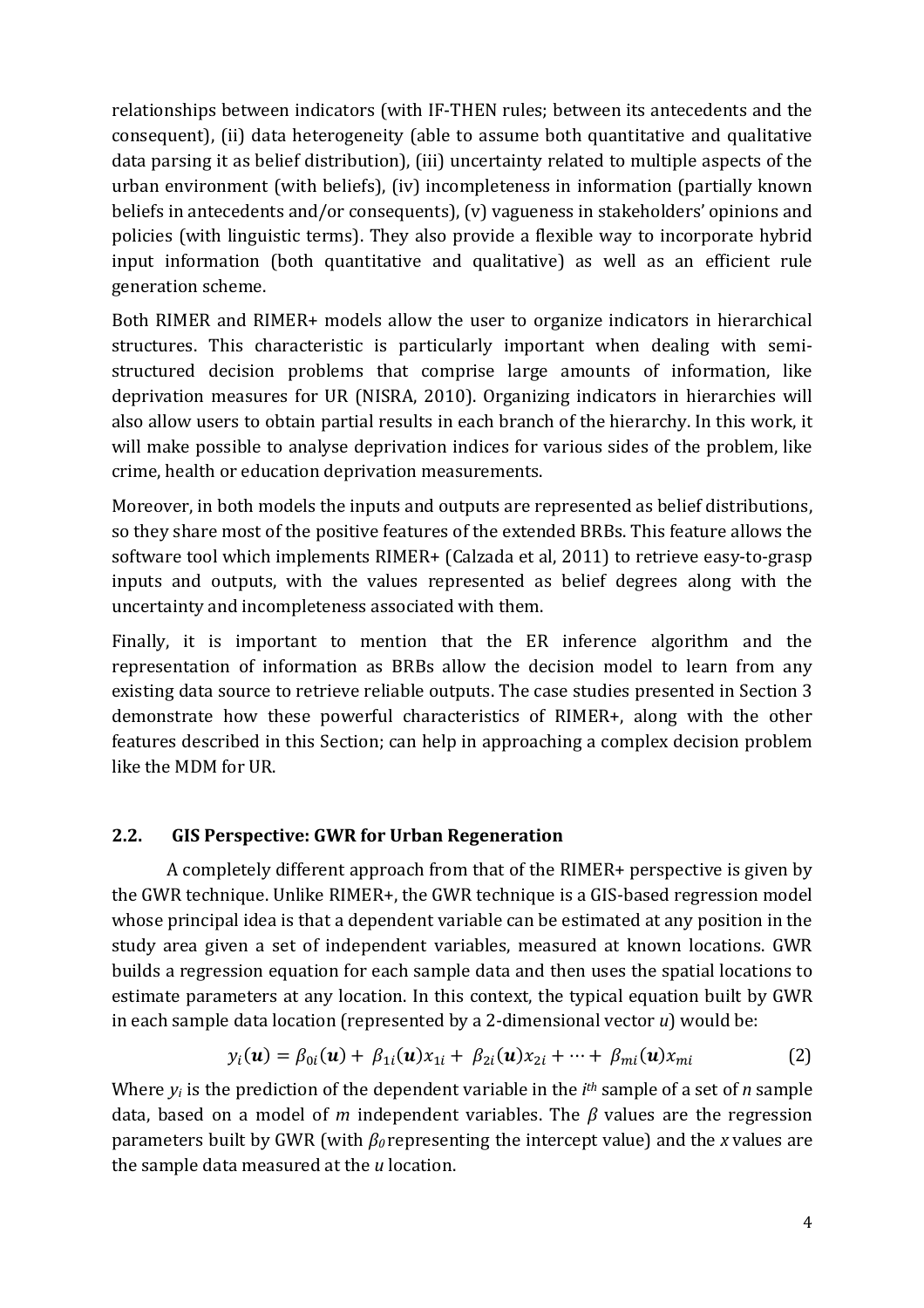To calibrate the model, GWR is based on Tobler's First Law of Geography, which states that observations located nearby will be more closely related than distant ones (Tobler, 1970). When estimating, GWR makes use of Tobler's idea by assigning greater weight to observations whose location is nearer to *u* than those which are further away (Charlton and Fotheringham, 2009). That is,

$$
\hat{\beta}(\boldsymbol{u}) = (X^T W(\boldsymbol{u}) X)^{-1} X^T W(\boldsymbol{u}) y \tag{3}
$$

Where  $\hat{\beta}$  denotes an estimate of  $\beta$  and  $W(u)$  is a  $n \times n$  matrix whose diagonal elements represent the geographical weighting of observed data in location *u* and the off-diagonal values remain zero. To meet Tobler's Law and assign weighting values to each location, the weight matrix is calculated at each point *u*, where regression parameters are estimated.

To compute the weight matrix, it is common to use Gaussian functions as kernels to represent the decreased-by-distance weighting values. These kernel functions can be fixed or adaptive (See Fotheringham et al, 1998 for further information) and they use a distance variable (normally defined as Euclidean distance) and a parameter named as bandwidth, which produces a decline of influence with distance. The bandwidth variable is important in terms of influencing the fit of the model, so it should be carefully adjusted *a priori* by the analyst. However, the GWR software tool provides two methods to determine the bandwidth value: the Cross Validation method and the AIC (Akaike Information Criterion) minimization (Akaike, 1974).

Due to the extensive use of spatial information in both building the regression model and estimation processes in a fairly simple mathematical framework, GWR has received considerable attention as an analytic technique in the field of spatial decision-making (Huang et al., 2010). Consequently, using GWR as an analytical method offers us the possibility of including spatial information of sample data within the decision making procedure for urban regeneration.

### **3. Case Studies**

This section provides a numerical example to demonstrate the implementation and compare the different decision-making perspectives for urban planning. The following example is focused on prediction and analysis of the Northern Ireland Multiple Deprivation Measure (MDM) (NISRA, 2010).

### **3.1. Problem Description**

The MDM aims at informing policy and targeting areas of need in Northern Ireland (NISRA, 2010). These objectives are common in prior decision-making processes for UR, where it is essential to (1) advise policy-makers with real field data summarized as statistic figures and (2) identify disadvantaged areas where regeneration is needed the most (Lombardi et al, 2010; Winston, 2010). In this regard, the MDM can be used as a powerful high-level indicator to support/oppose UR decision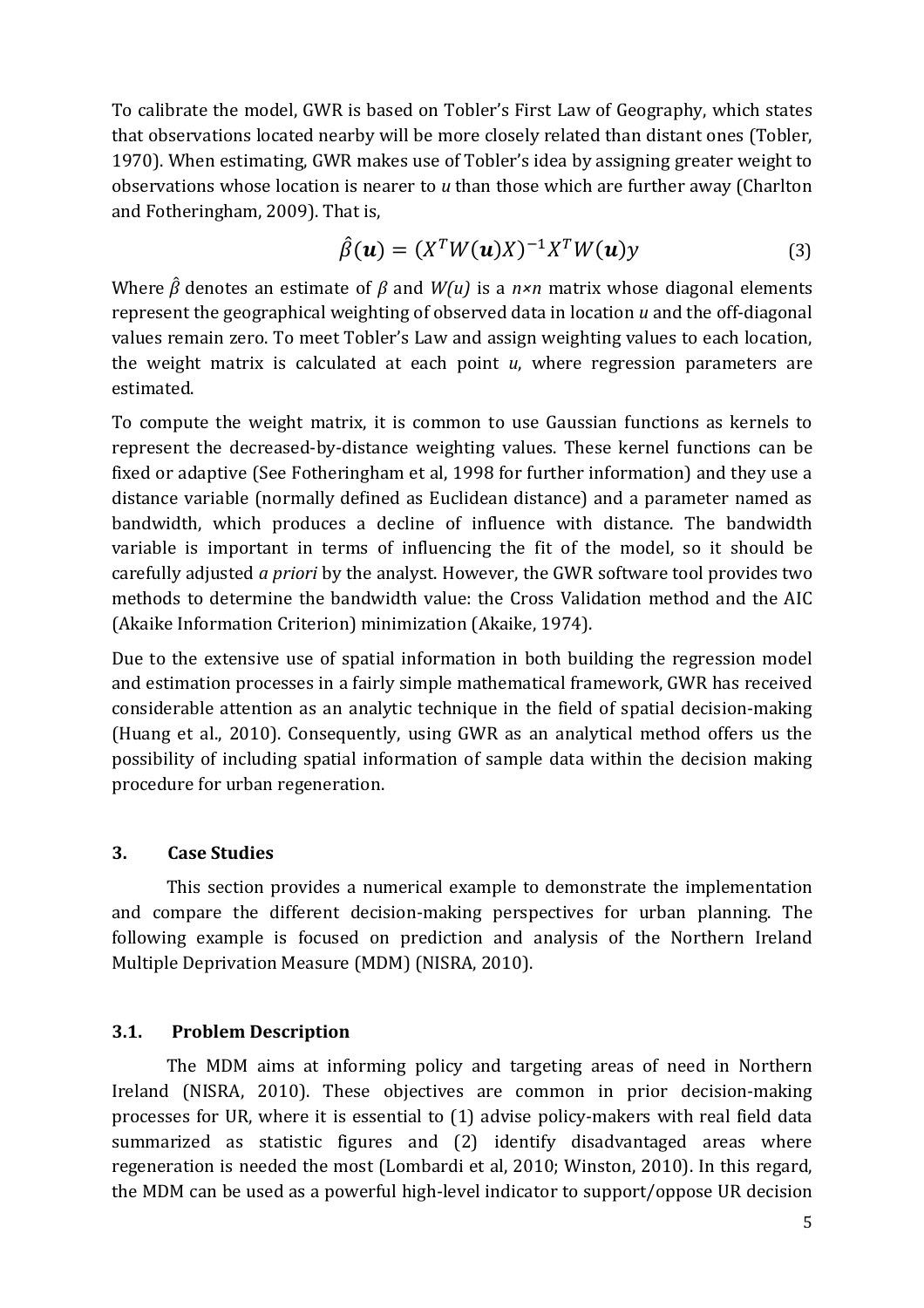alternatives and to justify future regeneration projects. However, for future UR projects, values in numerous indicators of the MDM might have changed or be currently missing or not available – like the case of Northern Ireland MDM revision (NISRA, 2010). It may also happen that a particular regeneration project is programmed in an area not included in the MDM index where only limited information is available, so prediction analysis to estimate the MDM value would be needed.

To overcome these issues and still provide reliable decision support information for UR through MDM, this study performed a comparative analysis to investigate the performance of both GWR and RIMER+ approaches when estimating MDM indexes in different urban areas. It will help in evaluating the performance of both methods before extrapolating them to approach a wider UR domain. In this regard, the following example demonstrates the benefits and drawbacks of both perspectives as decision support and analysis approaches for UR.

## **3.2. Implementation**

From the 582 electoral wards of Northern Ireland analysed by NISRA to develop the MDM (NISRA, 2010), this study focused on the 51 urban-type wards that comprise the Greater Belfast Area (GBA). Figure 1 represents the area of study within Northern Ireland. To simplify the study and create indicators for the empirical tests, a selection of the 31 most relevant indicators from the MDM index was performed. Then, using the same data, the different approaches were implemented to estimate MDM indices.



Figure 1. The Greater Belfast Area of study (red) within Northern Ireland

Using the 51 wards included in the GBA, two comparative case studies are presented in this paper to assess the performance of the different methodologies. The aim of both studies will be to estimate the MDM for the GBA wards. Figure 2 illustrates the MDM values in the GBA, which go from 4.57 for the least deprived area to 78.58 for the most deprived one.

First, a 10-fold Cross-Validation test was performed using the same data for both RIMER+ and GWR methodologies and then a series of tests to estimate 3 of the wards of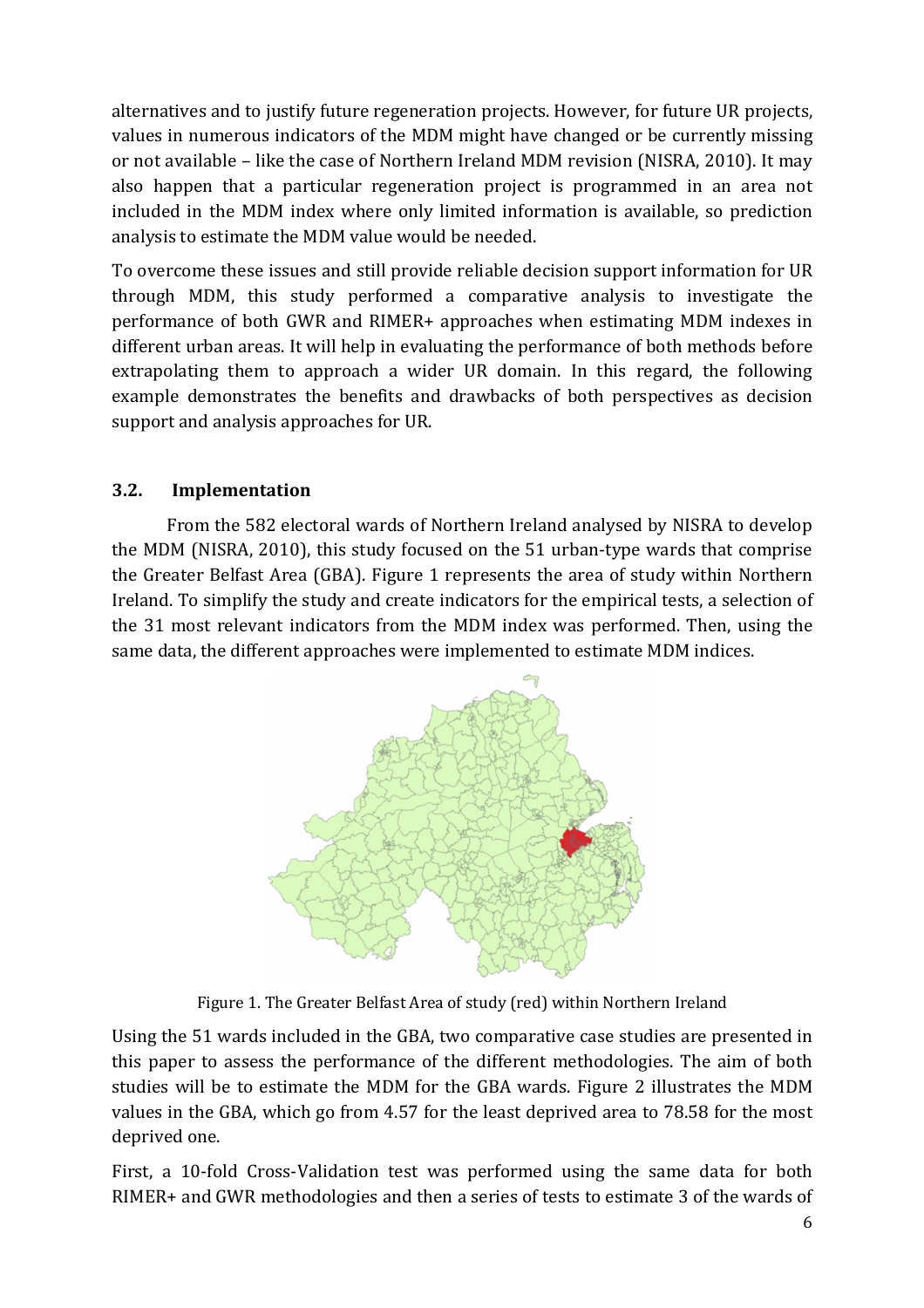the Pottinger District Electoral Area in East Belfast were carried out, using the remaining 48 wards of the GBA as sample data to train the different models.



Figure 2. MDM values to be estimated in the Greater Belfast Area (Red tones represent most deprived areas while green-coloured areas are less deprived)

Following subsections describe how each case study was performed taking advantage of the characteristics of each method, using the data from the 31 indicators as well as the spatial information to estimate the MDM indices.

## **3.3. Case Study 1: RIMER+ and GWR Empirical Comparison**

To define indicators for GWR and RIMER software systems (Calzada et al, 2011), a selection of the 31 most relevant variables from the MDM index was performed. Based on data of each ward, the numeric values were mapped as linguistic terms for the RIMER system. Then, for each of these 31 indicators, 5 generic linguistic terms were defined as Utility Functions (Yang, 2001). The generic linguistic terms defined in this study were: *"VL", "L", "M", "H"* and *"VH"* (from *"very low", "low", "medium", "high"* and *"very high"*). The values for the *"VL"* and *"VH"* terms correspond to the minimum and maximum values of the indicator in the MDM dataset, respectively. The value of the *"M"*  linguistic term was the average of the indicator and for the *"L"* and *"H"* terms were assigned the values in-between the average and the minimum or maximum, respectively.

Once the indicators were defined, they were structured in a hierarchy in the RIMER software tool, following the definition of the MDM index. Therefore, the indicators were clustered in six groups, depending on their nature: (i) Crime; (ii) Education; (iii) Health; (iv) Living Environment; (v) Income; and (vi) Employment. These high-level indicators correspond with the six main sections of the MDM hierarchy, and the RIMER system will allow obtaining deprivation scores for each side of the decision problem. Therefore, thanks to the values retrieved in these indicators, users would be able to know how the performance of each ward is regarding some specific issue, like education, income or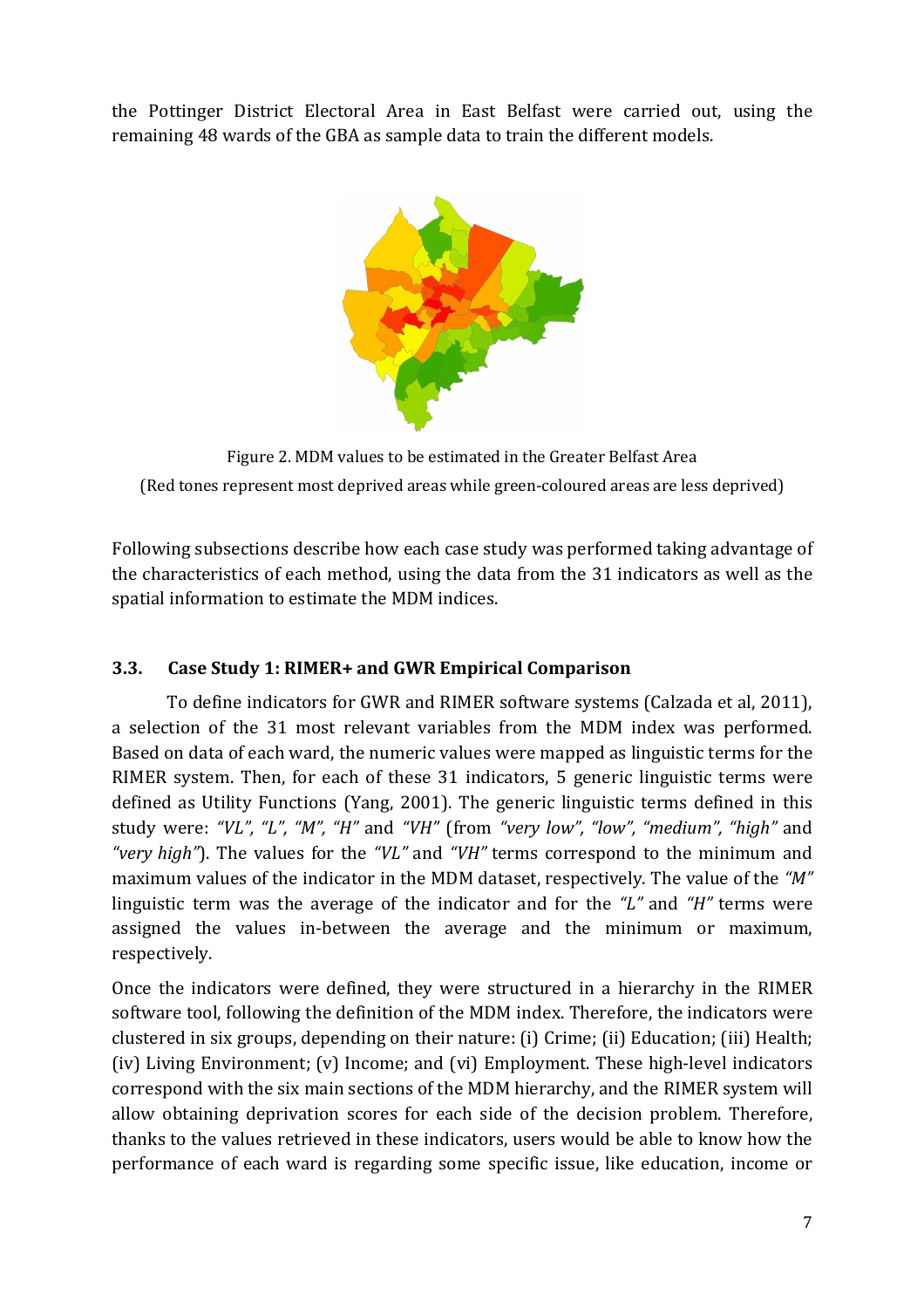health. Table 1 lists the 31 indicators included in this study and grouped in the 6 categories aforementioned.

For the GWR method, a previous analysis to obtain the coordinates of each ward centroid had to be carried out in a GIS software application. Then, these spatial coordinates were included in a file along with the indicator's value for each ward and imported into the GWR software tool. It is important to note that GWR is unable to organise indicators in hierarchies, so no partial results in each branch can be obtained from the GWR analysis.

The comparative results of the 10-fold cross validation analysis performed in the 51 wards of Belfast show that although the RIMER+ performance is positive in terms of accuracy, the GWR methodology is still more accurate. The  $R^2$  value for the RIMER+ approach is 0.9756 and the average error (average of differences between the predicted and real values) is 4.094, while the  $R^2$  value in the GWR method is 0.9901, with an average error of 2.276. Figure 3 summarises the individual results for each one of the 51 wards retrieved from this test.

| Category           | Indicators included                                                                                                                                                                                                                                   |  |  |
|--------------------|-------------------------------------------------------------------------------------------------------------------------------------------------------------------------------------------------------------------------------------------------------|--|--|
| Crime              | "Total Offences", "Offences against person", "Burglary", "Theft" and "Criminal<br>Damage"                                                                                                                                                             |  |  |
| Education          | "Degree level or higher", "School leavers gained 5 or more GCSEs at grade C",<br>"School leavers continued to higher education" and "School leavers continued<br>to further education"                                                                |  |  |
| Health             | "Deaths", "Standard mortality ratio for all", "Standard mortality ratio for aged<br>75 and under", "%People with long-term illness", "%Population provided<br>unpaid care", "%People stated good health" and "%Children registered with a<br>dentist" |  |  |
| Living Environment | "%Persons under 16", "%Persons aged 60 and over", "%Catholic<br>background", "%Protestant background", "%Persons 16 and over single",<br>"%Births of unmarried mothers", "Lone pensioner households" and "Lone"<br>parents households with children". |  |  |
| Income             | "Aged 18-59 claiming support", "Aged 16+ claiming house benefit" and "Aged<br>16-59/64 incapacity"                                                                                                                                                    |  |  |
| Employment         | "%Active", "%Inactive", "%Unemployed" and "%Long-term Unemployed"                                                                                                                                                                                     |  |  |

| Table 1. Indicators used in this study |  |  |  |
|----------------------------------------|--|--|--|
|----------------------------------------|--|--|--|

Although the GWR process to some extent improves the accuracy of RIMER+, the methodology of the latest is capable of covering a larger problem domain by including: (i) non-linear, (ii) heterogeneous, (iii) vague, (iv) incomplete and (v) uncertain information within its decision process. In this regard, recent studies have tested and demonstrated the positive performance of RIMER+ under extremely uncertain situations (Calzada et al, 2012). RIMER+ is therefore a more flexible method, able to include more real-case elements in the decision process rather than only numerical figures. It also provides more options to represent the relationships between indicators instead of linear equations only. These features of RIMER+ will be essential when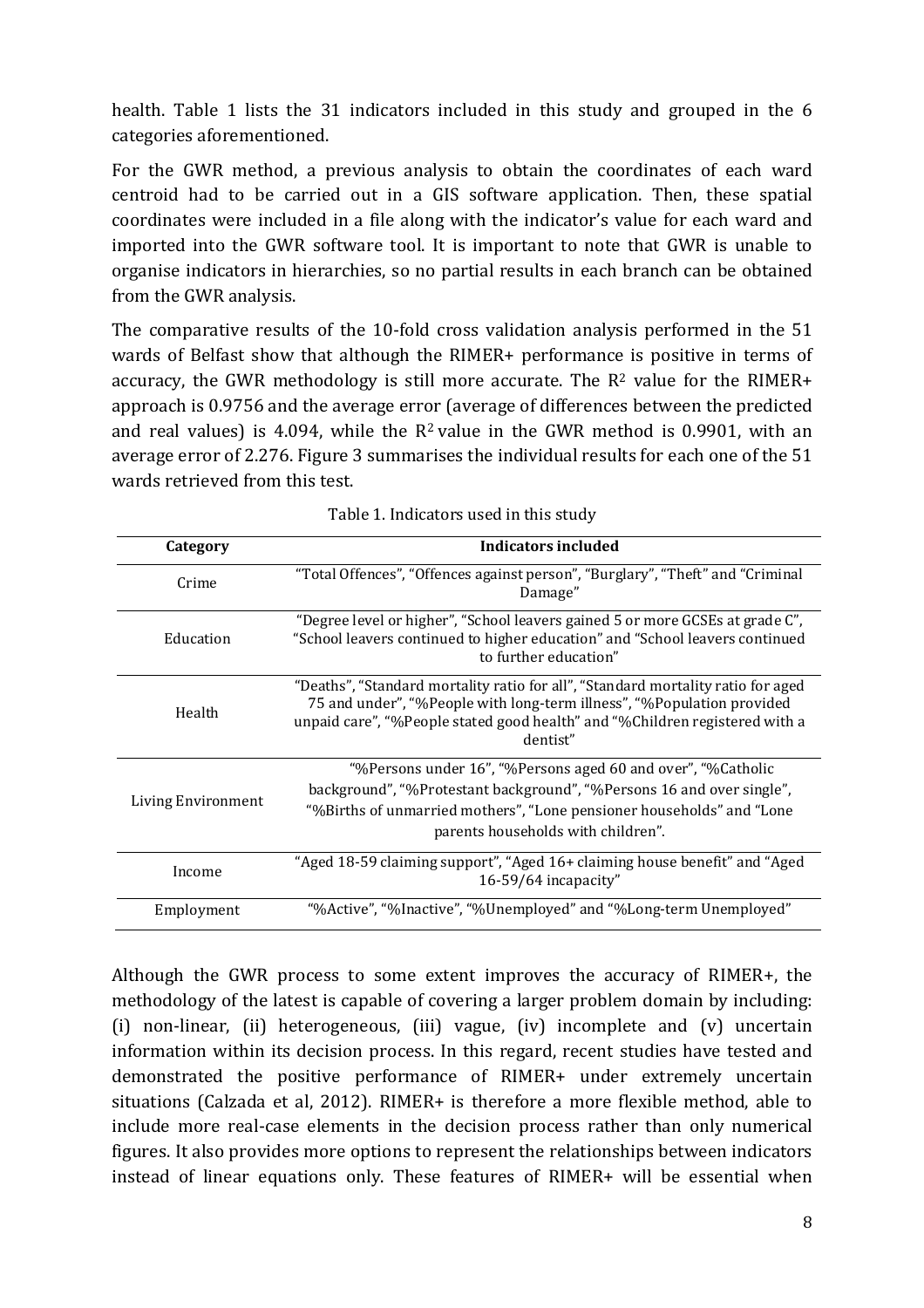further approaching urban planning and regeneration projects from a computing perspective, since using just GIS-based technology use to fall short in providing decision support capabilities (Nyerges T.L. and Jankowski P., 2010, pp. 7-8).



Figure 3. 10-fold Cross Validation results predicting MDM in the GBA

However, it is clear that the spatial component makes a difference in the estimating procedure. To verify this fact, a second comparative study was performed by embedding spatial information within the RIMER+ methodology.

## **3.4. Case Study 2: RIMER+ adjusted with Spatial Data**

To demonstrate the positive influence of spatial information within the decision process and improve the RIMER+ performance in terms of accuracy, an attempt to embed spatial data within the RIMER+ decision process was carried out. In this second study, out of the 51 wards included in the GBA, 3 of the wards of the Pottinger District Electoral Area in East Belfast were selected to be estimated. Therefore, the remaining 48 wards of the GBA were used as sample data to train the different approaches. Figure 2 represents the area of study.

RIMER+ provides mechanisms to weight both indicators and belief rules. Therefore, the adjustment of the RIMER+ model to include spatial information was design based in rule weighting. Distances were normalised to a 0 to 1 interval to be directly assigned as a rule weight (note that each belief rule in the RIMER+ system represents the information of a sample data, which in this case is ward of the GBA). In this sense, the weight for each belief rule was calculated in a similar way than in the GWR method: using a function representing the decrease-by-distance importance of each sample data and scoring with higher weights to rules which are located nearby.

Although this way of embedding spatial information in the RIMER+ method is still primitive and may be further developed; it already retrieves positive results and overcomes the results of using the RIMER+ method alone. Table 2 summarises these results and Figure 5 represent the error of the 3 approaches graphically. Therefore, it can be concluded that adding spatial information to a decision model can definitely make a difference and enhance the decision support of the system.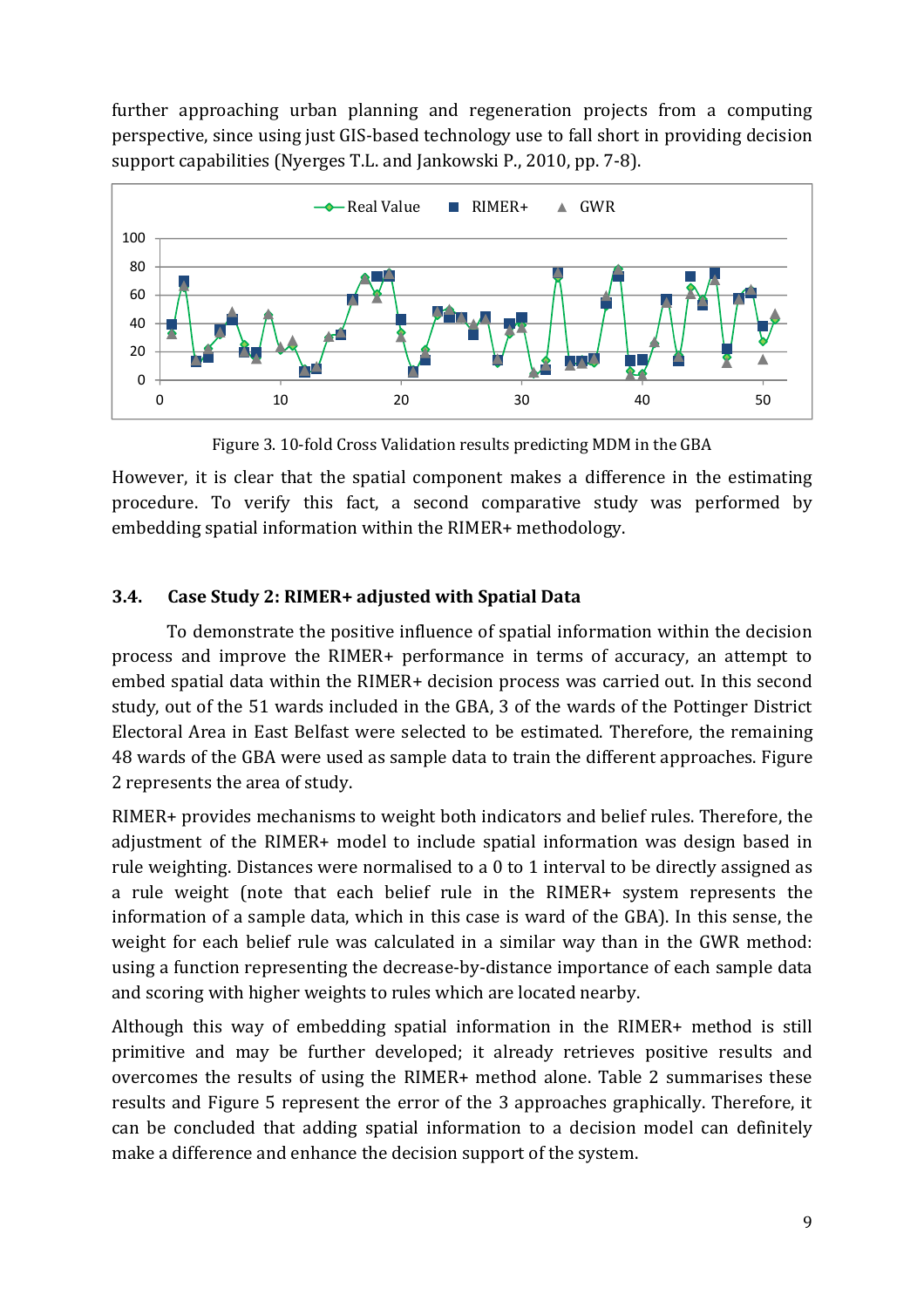

Figure 4. Training and testing wards used for Case Study 2

| Table 2. Results of Case Study 2 |  |  |
|----------------------------------|--|--|
|                                  |  |  |

| <b>Ward Name</b> | <b>Real MDM</b><br><b>Values</b> | RIMER+<br><b>Result</b> | Adjusted<br>RIMER+ | <b>GWR</b><br>result |
|------------------|----------------------------------|-------------------------|--------------------|----------------------|
| Ballymacarrett   | 63.75                            | 62.99                   | 62.52              | 73.8                 |
| Bloomfield       | 27.43                            | 44.94                   | 43.65              | 13.16                |
| Woodstock        | 42.67                            | 56.04                   | 53.65              | 51.59                |



Figure 5. Error representation of the 3 methods used in Case Study 2

As we can see in Figure 5, the results of the adjusted RIMER+ approach in Bloomfield and Woodstock wards were closer to the GWR ones than those using RIMER+ alone (without spatial information in the decision process). This is a key finding to support a further research in this direction because involving spatial data along with all the positive features of a complete decision support model like RIMER+ can make a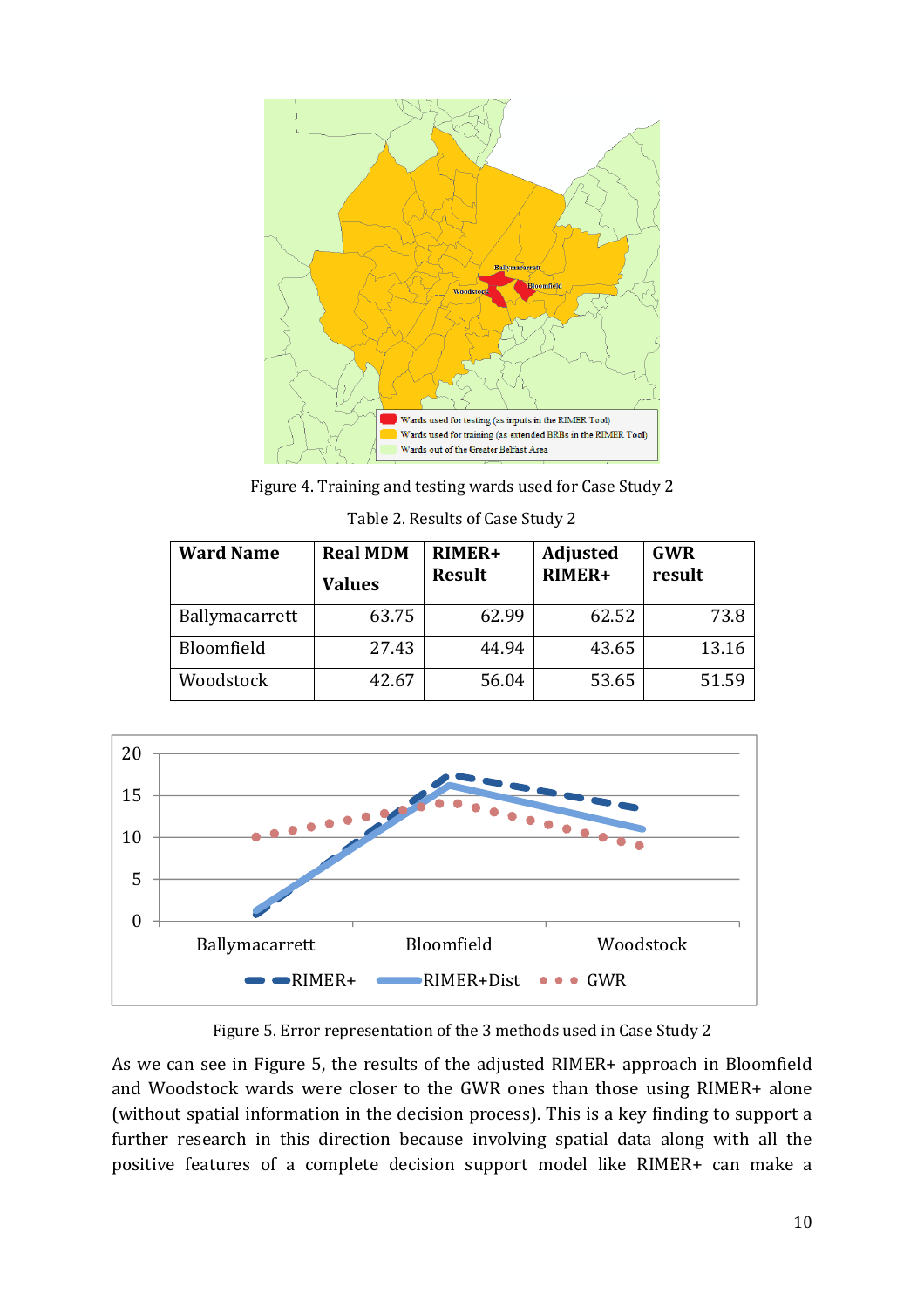difference when approaching decision problems located in real environments, like the case studies presented here.

Figure 5 also shows the surprisingly not-so-good results of GWR compared other methods for the Ballymacarrett ward. This is so because Ballymacarrett deprivation index is the highest of its area, having a larger MDM than all its neighbours, as shown in Figure 6.



Figure 6. Location of the Ballymacarrett ward in the GBA. Its MDM value is a local peak in East Belfast

Therefore, to deal with such irregularities and other uncertainties and still provide reliable decision support (like RIMER+ approaches for Ballymacarrett) it is needed a comprehensive decision support model able to learn from existing non-spatial data as well as incorporate valuable spatial information instead of relying on spatial information only.

## **3.5. Findings**

The RIMER+ method provided the flexibility in terms of (i) data heterogeneity, (ii) vagueness in policies/opinions, (iii) non-linear relationships between indicators, (iv) incompleteness and (v) uncertainty required to approach such complex decision problems. However, it lacks of a comprehensive mechanism to include spatial information within its decision support, which is one of the strongest features included in the GWR method.

When implementing both methods to predict multiple deprivation measures in the Greater Belfast Area using real data from the city of Belfast, the results reflected the importance of acknowledging the spatial component within the decision support process, since the results of GWR were slightly more precise than those from RIMER+ in these simple studies. However, for more complex real-world decision problems, GWR has a great lack in terms of flexibility and applicability, since it can deal only with numerical data and creates a series of linear regression models. Although these models are able to represent data's non-stationary nature, they are unable to represent the vagueness, heterogeneous and uncertain nature of the urban environment. Therefore, a decision problem focused on a certain urban area will have to be cut down before being approached with GWR, having a great risk of oversimplifying it.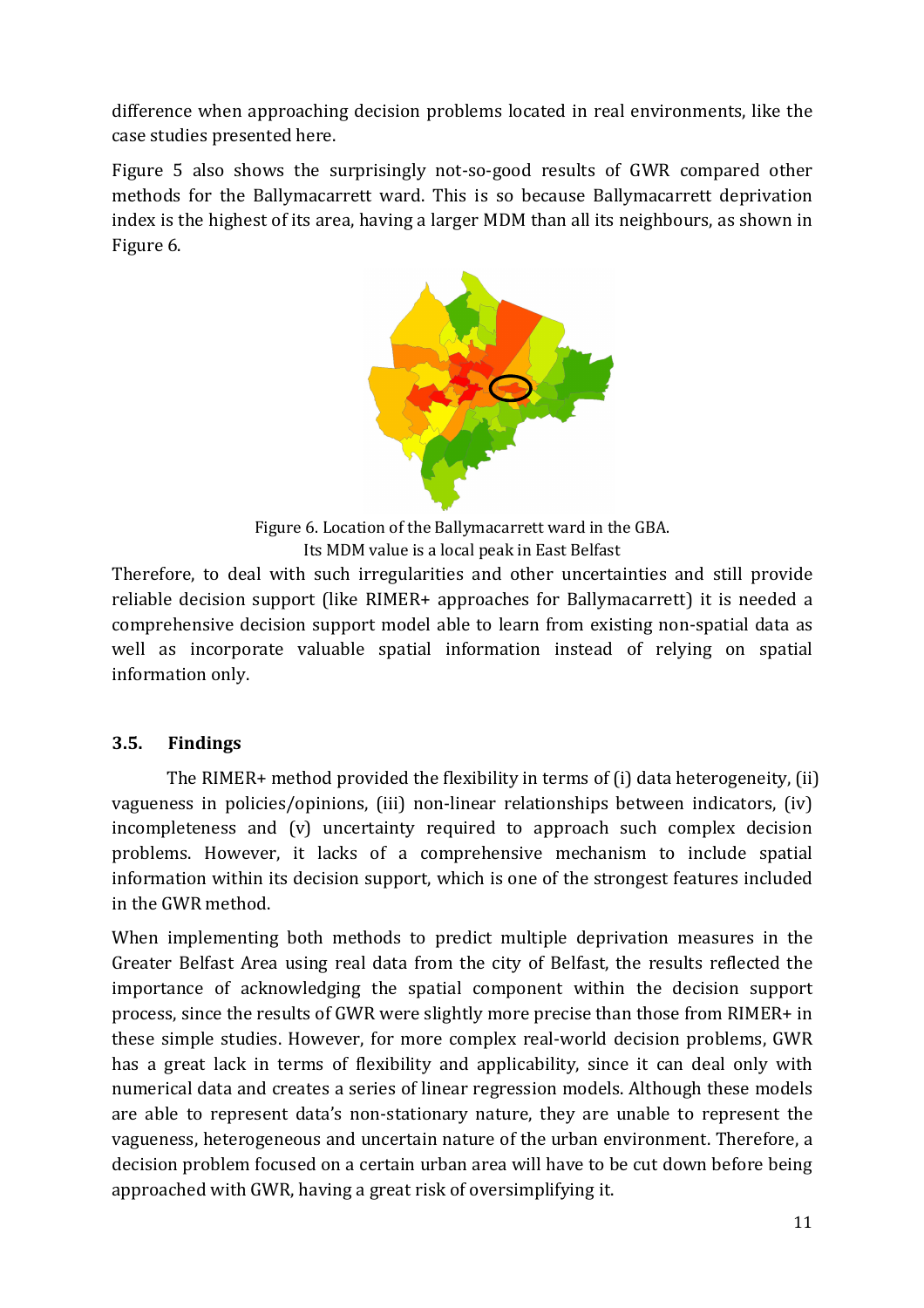Hence, in this field of study it is then considered as essential to critically evaluate the benefits and drawbacks from both perspectives. This assessment is crucial in order to combine the advantages of both techniques into a single methodology able to deal with regeneration projects in a flexible and accurate manner. To meet this aim, a first approach including spatial information within RIMER+ was also presented. This study demonstrates how the use of spatial information enhances the accuracy of the decision support estimations and still benefit of its many advantages. Therefore, this research may open many possibilities in this fundamental field of study to computationally aid real-case regeneration processes.

### **5. Conclusions**

This study presented the application for the UR decision problem of both GWR and RIMER+ approaches as an exemplar for the GIS and DSS points of view, respectively. The empirical results, based on real world data, demonstrated the positive performance of the two methods even when only few sample data is available. The comparative analysis of the procedures and results may establish the basis for further research to combine the benefits of each perspective into a single decision model.

Urban regeneration decision makers and their efforts to measure deprivation indices provided an exemplar of a particularly complex work environment, where decision support is increasingly needed. Estimating multiple deprivation measures in different urban areas can be used as a crucial starting point for regeneration initiatives. In this regard, the results obtained in this paper are expected to be extrapolated to a wider UR domain in order to approach and combine more accurately different aspects of the decision procedure. This research will also be essential to further analyse the UR problem and therefore provide a broader picture of the needs for an optimal urban regeneration.

### **Acknowledgments**

This work is partially supported by the strategy funding from the University of Ulster. The attendance to this conference has been possible thanks to the support provided by the Investment Property Forum (IPFET) University Grant Programme.

### **References**

Akaike, Hirotugu (1974). "A new look at the statistical model identification". IEEE Transactions on Automatic Control 19 (6): 716–723. doi:10.1109/TAC.1974.1100705. MR0423716.

BCC (2009). Belfast City Council, "Sustainable Development Action Plan 2009-2011". Sustainable Development Steering Group Action Plan for Belfast City Council. [Available at: http://www.belfastcity.gov.uk/sustainability/docs/sustainabilityplan.pdf, Accessed at May 2011]

Calzada A., Liu J., Wang H., Kashyap A. (2012) "Uncertainty and Incompleteness Analysis using the RIMER Approach for Urban Regeneration Processes: The Case of the Greater Belfast Region". IEEE International Conference on Machine Learning and Cybernetics. Xi'an, P.R.China. July 15-17, 2012

Calzada A., Liu J., Wang H., Martínez L., Kashyap A. (2011) "An intelligent decision support tool based on belief rule-based inference methodology". IEEE International Conference on Fuzzy Systems. Taipei, Taiwan. June 27-June 30, 2011